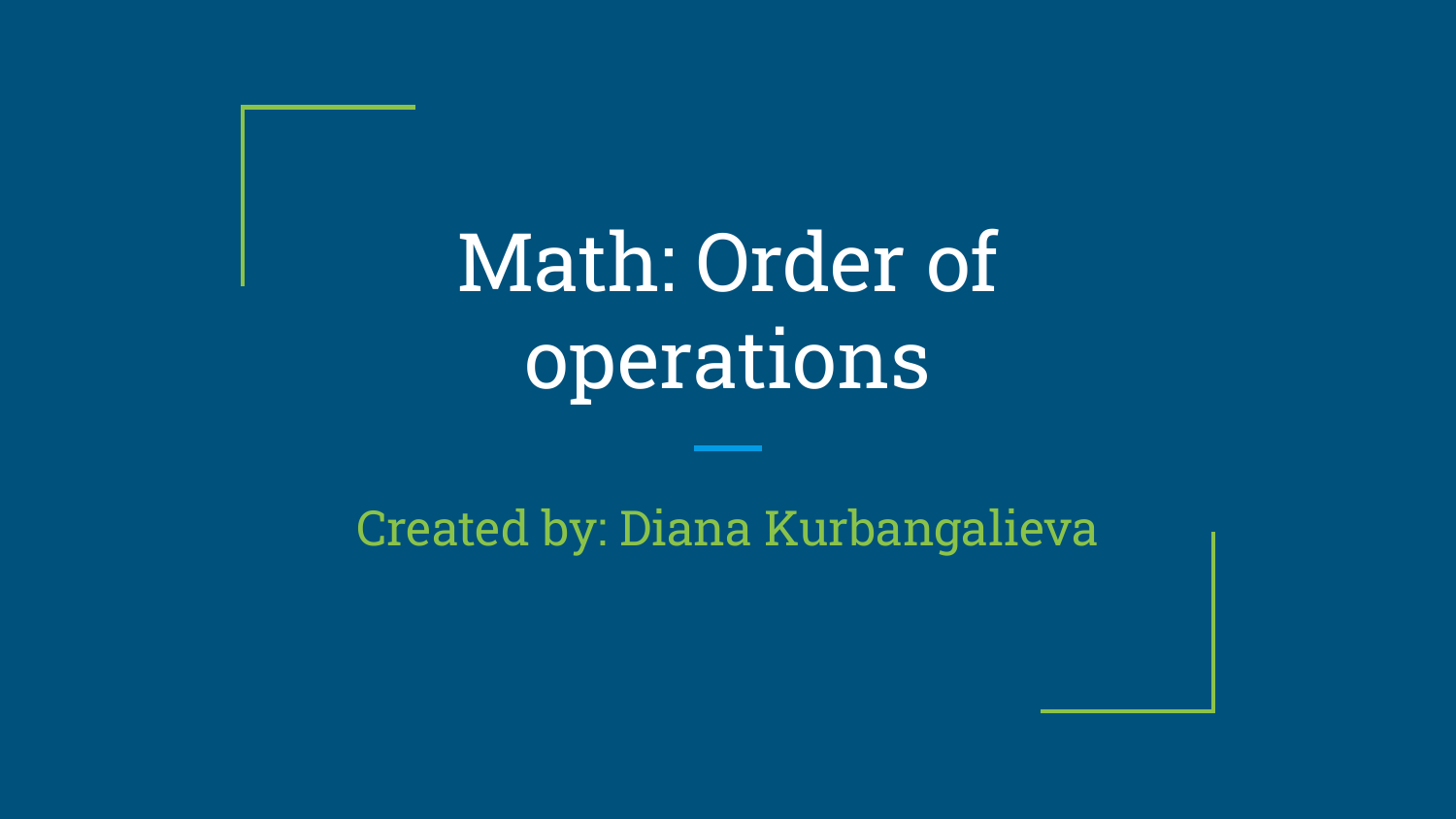## What is the order of operations in math?

Look at these expressions:

 $10 - 1 + 2 + 3$ 

 $(3 + 5) + 2 \times 3$ 

 $5 \times 2 + (5 - 3) \div 2 + 1$ .



Such expressions cannot be calculated immediately, so let's consider **the rules of the order of operations** in math.

#### **PEMDAS**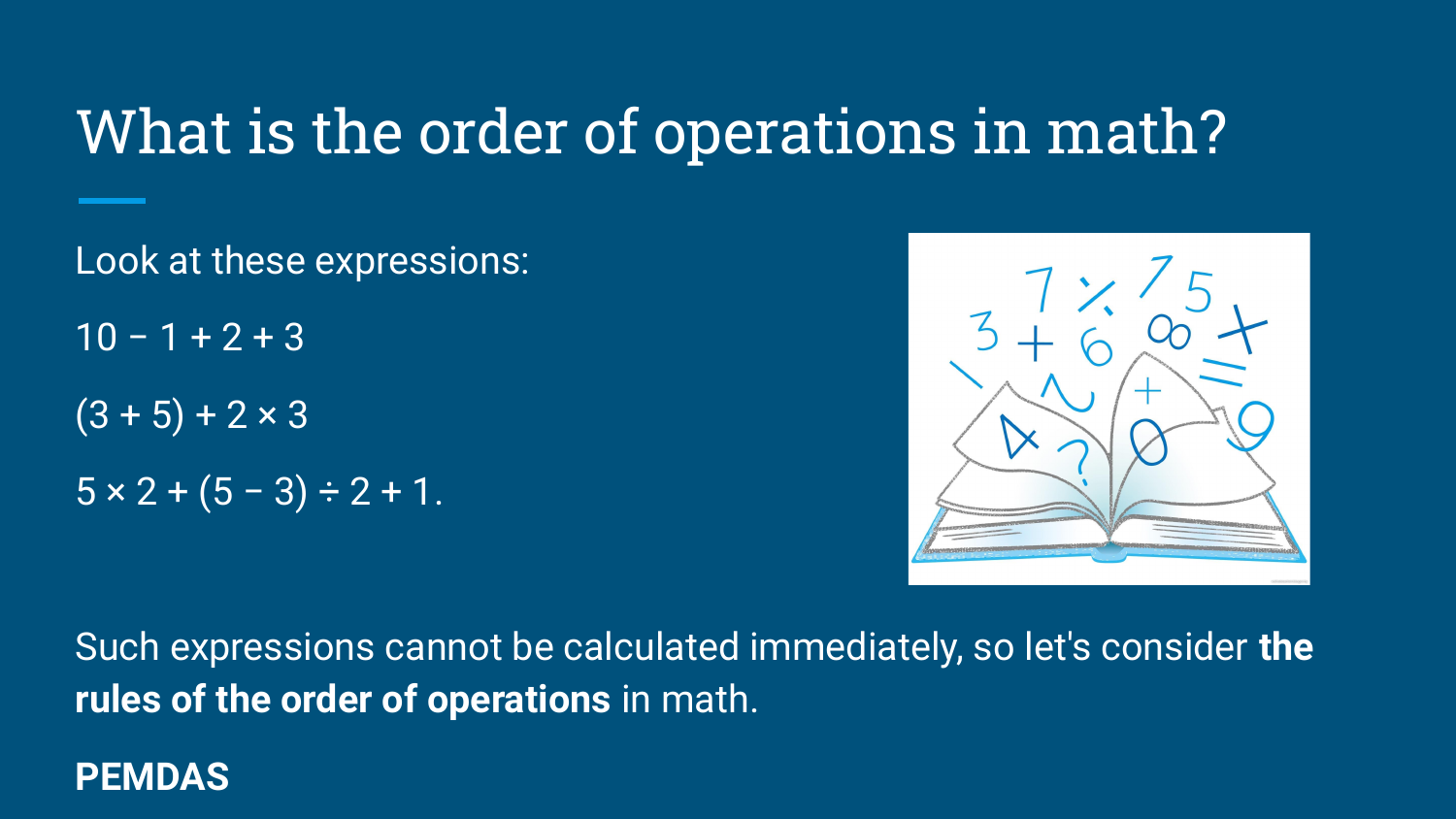#### First action: Parentheses

**Calculate what is in parentheses**

Example:

 $(3 + 1) \times 2 + 6^2 \div 3 - 7$ 

Let's calculate what's in parentheses: 3 + 1

```
It turns out: 4 \times 2 + 6^2 \div 3 - 7.
```
Let's move on to the next rule!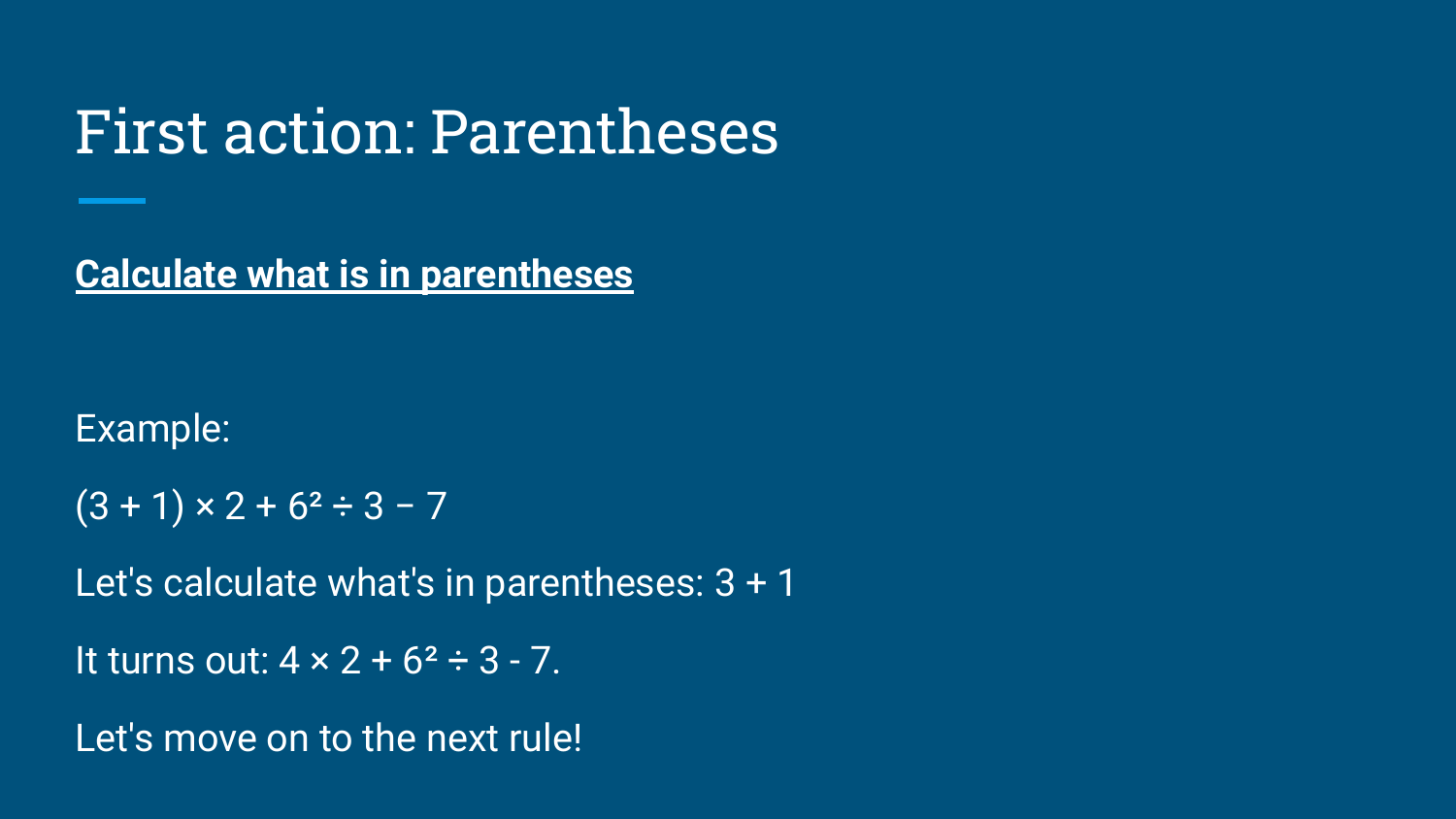## Second action: Exponents

**Calculate all exponential expressions**

Continuation of our example:

 $4 \times 2 + 6^2 \div 3 - 7$ 

Let's calculate:  $6^2$  = 36

It turns out:  $4 \times 2 + 36 \div 3 - 7$ 

Go ahead!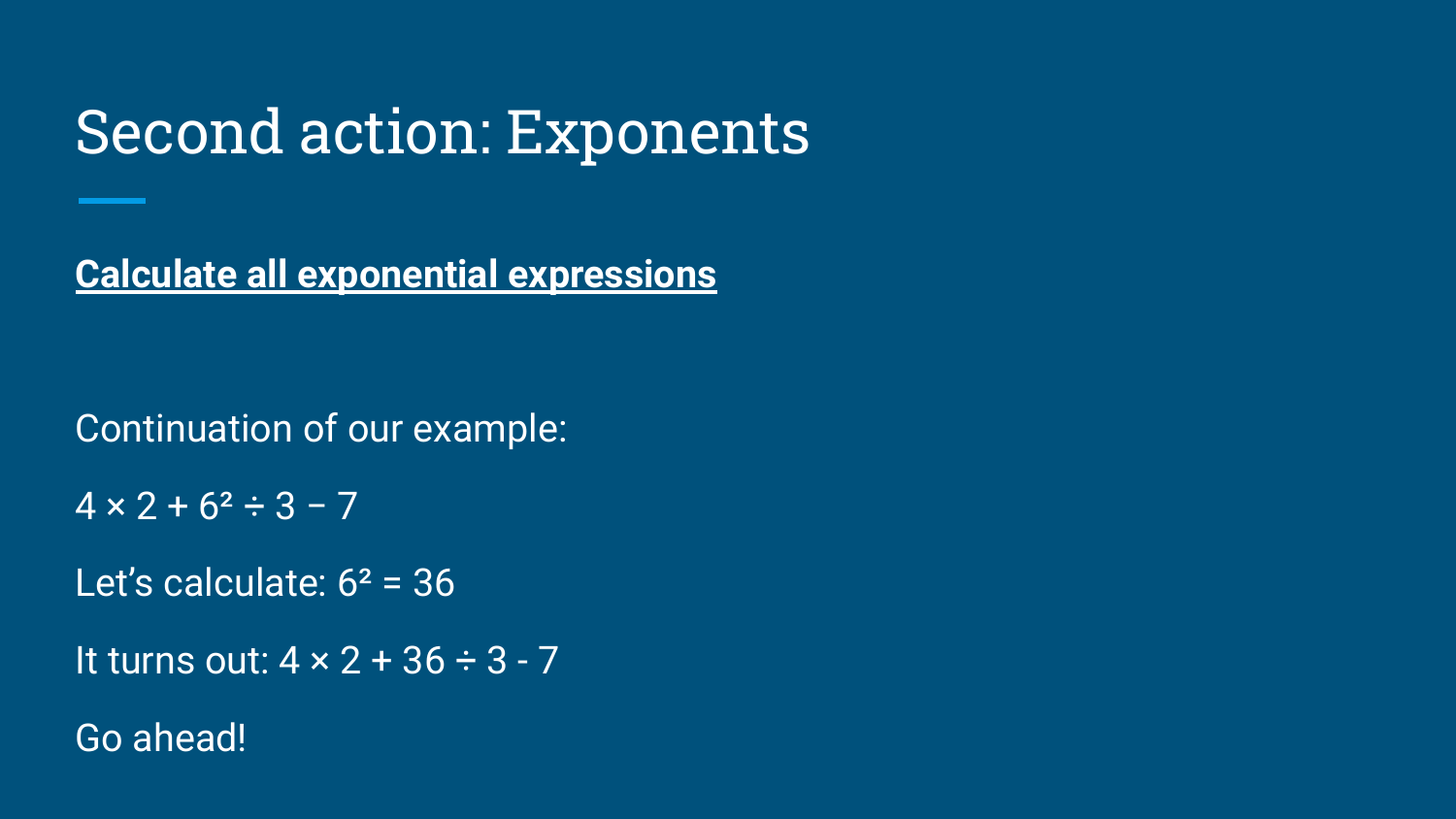## Third action: Multiplication & Division

**Perform all multiplication and division in order from left to right**

Let's see on our example:

 $4 \times 2 + 36 \div 3 - 7$ 

After calculating it turns out: 8 + 12 - 7

Let's move on to the last rule!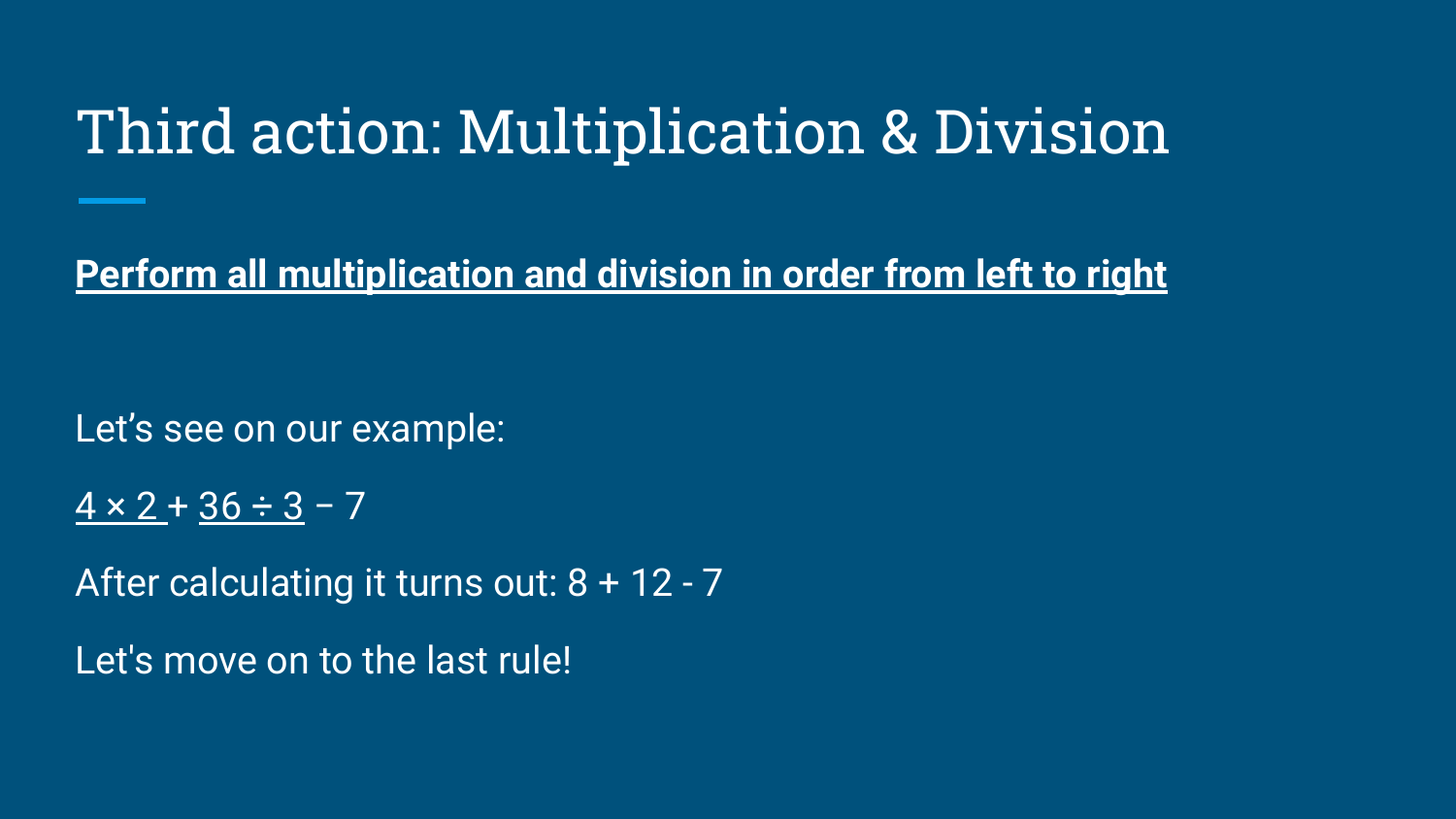#### Fourth action: Addition & Subtraction

**Perform all addition and subtraction in order from left to right**

Example:

 $8 + 12 - 7 = 13$ 

Congratulations! We have calculated this example perfectly!